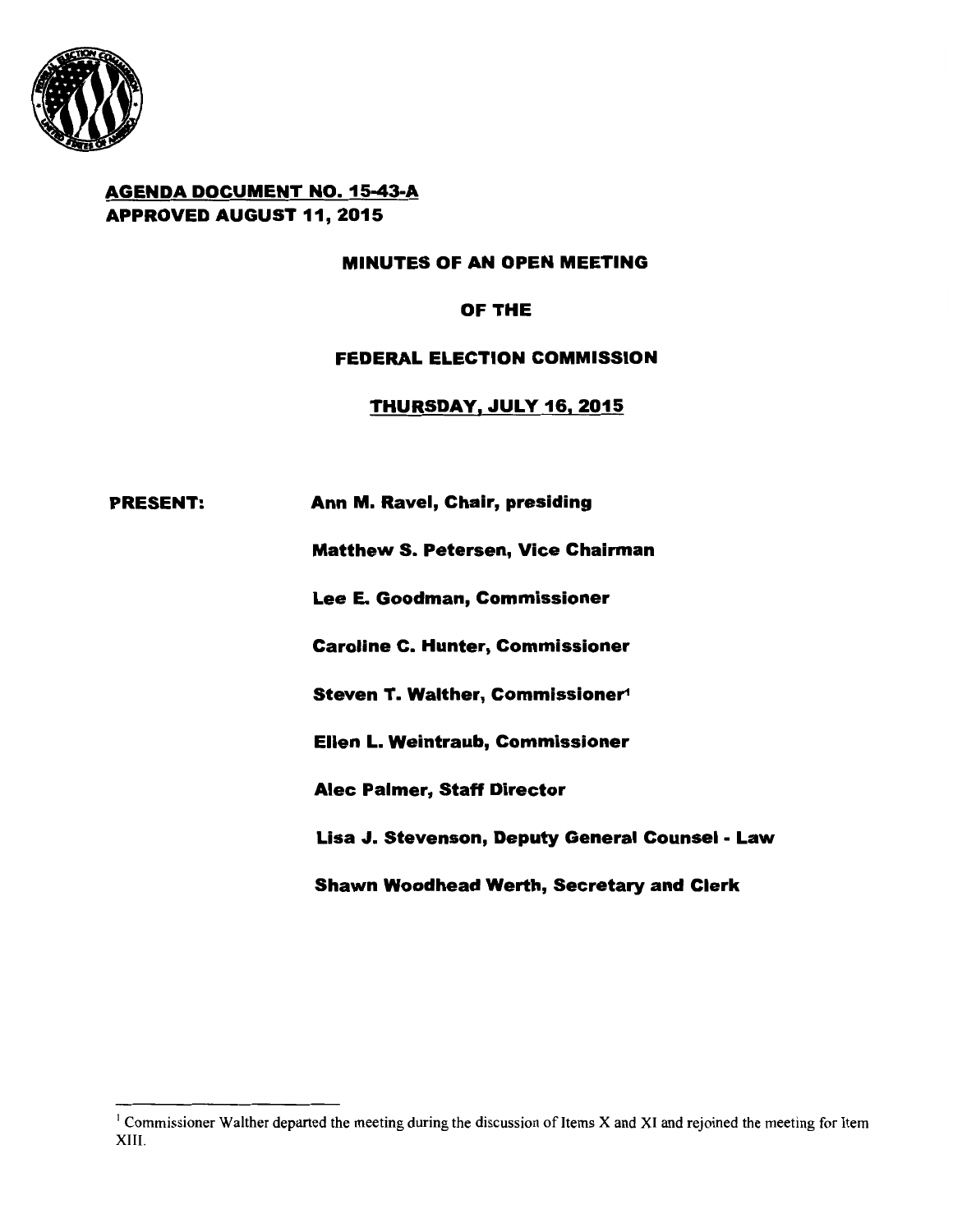Chair Ann M. Ravel called the Federal Election Commission to order

in an open meeting at 10:25 A.M. on Thursday, July 16, 2015 with a quorum

present.

\*\*\*\*\*\*

Chair Ravel recognized Vice Chairman Petersen who

MOVED to suspend the rules on the timely submission of agenda documents in order to consider Agenda Document Nos. 15-40-A, 15-38-A, 15-39-A, 15-37-A, 15-41-A, and 15-42-A.

The motion carried by a vote of 6-0 with Commissioners Goodman, Hunter,

Petersen, Ravel, Walther, and Weintraub voting affirmatively for the decision.

\*\*\*\*\*\*

Chair Ravel recognized Vice Chairman Petersen who

MOVED that the Commission add to the agenda consideration of the Motion to Set Priorities and Scheduling on Pending Enforcement Matters Awaiting Reason-to-Believe Consideration and that the Commission determine, pursuant to 11 C.F.R. § 2. 7(d), that business so requires and no earlier public announcement was possible.

The motion carried by a vote of 6-0 with Commissioners Goodman, Hunter,

Petersen, Ravel, Walther, and Weintraub voting affirmatively for the decision.

\*\*\*\*\*\*

### I. CORRECTION AND APPROVAL OF MINUTES

Minutes for June 18, 2015 Agenda Document No. 15-34-A

Chair Ravel recognized Vice Chairman Petersen who

MOVED to approve the minutes for the meeting held on June 18, 2015 as set forth in Agenda Document No. 15-34-A.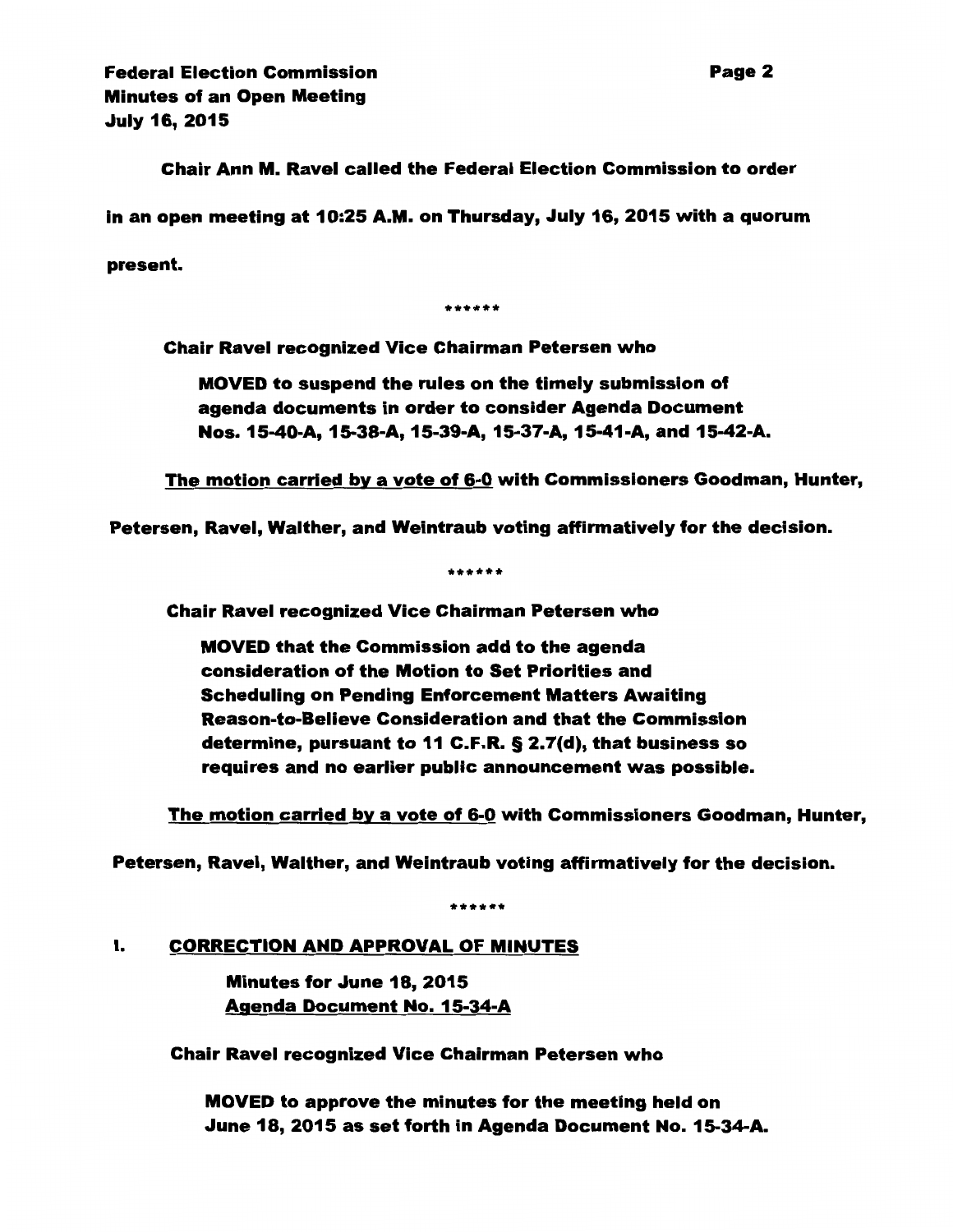The motion carried by a vote of 6-0 with Commissioners Goodman, Hunter,

Petersen, Ravel, Walther, and Weintraub voting affirmatively for the decision.

\*\*\*\*\*\*

### II. DRAFT ADVISORY OPINION 2015-02

Grand Trunk Western Railroad Company - Illinois Central Railroad Company Political Action Committee by Michael J. Barron, Jr., Esq.

Agenda Document No. 15-40-A (Draft A) (Submitted Late)

Chair Ravel recognized Mr. Barron, the requestor's counsel, who was

available via telephone to answer Commissioners' questions.

Chair Ravel recognized Mr. Theodore Lutz of the General Counsel's Office who presented the draft advisory opinion concerning the application of the Federal Election Campaign Act of 1971, as amended, and the Commission regulations to the request of the Grand Trunk Western Railroad Company - Illinois Central Railroad Company Political Action Committee, a separate segregated fund. The requestor asks whether contributions made to it may be matched with donations to a Canadian registered charity. Mr. Lutz asked for authority to make technical and conforming changes should the Commission approve the Draft.

Chair Ravel recognized Vice Chairman Petersen who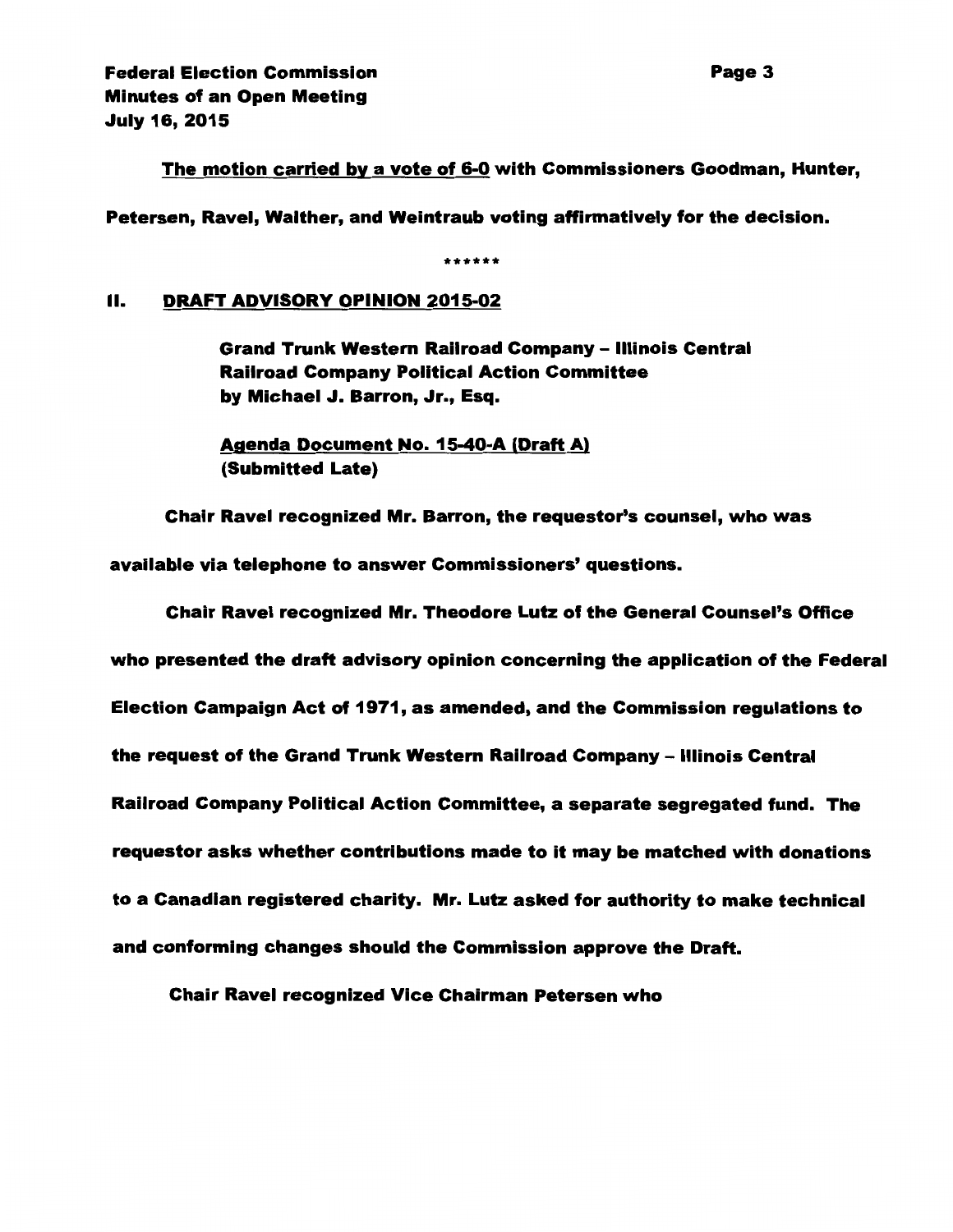MOVED to approve Agenda Document No. 15-40-A, Draft A, for the Grand Trunk Western Railroad Company - Illinois Central Railroad Company Political Action Committee and authorize the Office of the General Counsel to make any technical and conforming edits that may be required.

The motion carried by a vote of 6-0 with Commissioners Goodman, Hunter,

Petersen, Ravel, Walther, and Weintraub voting affirmatively for the decision.

#### Ill. DRAFT ADVISORY OPINION 2015-03

Democracy Rules, Inc. by Ray Cashman, Executive Director

Agenda Document No. 15-38-A (Draft A) (Submitted Late)

Chair Ravel recognized Mr. Cashman, the requestor's representative, who was available via telephone to answer Commissioners' questions.

Chair Ravel recognized Mr. Anthony Buckley of the General Counsel's Office who presented the draft advisory opinion concerning the application of the Federal Election Campaign Act of 1971, as amended, and the Commission regulations to the request of Democracy Rules, Inc. which asks whether it may transmit contributions to federal candidates on behalf of its members. The requestor established a website that enables its members to vote for the most important issues and their positions on the issues. The website also allows members to pledge funds to support advocacy groups or the reelection of legislators who the requestor considers best positioned to advance the members' interests on a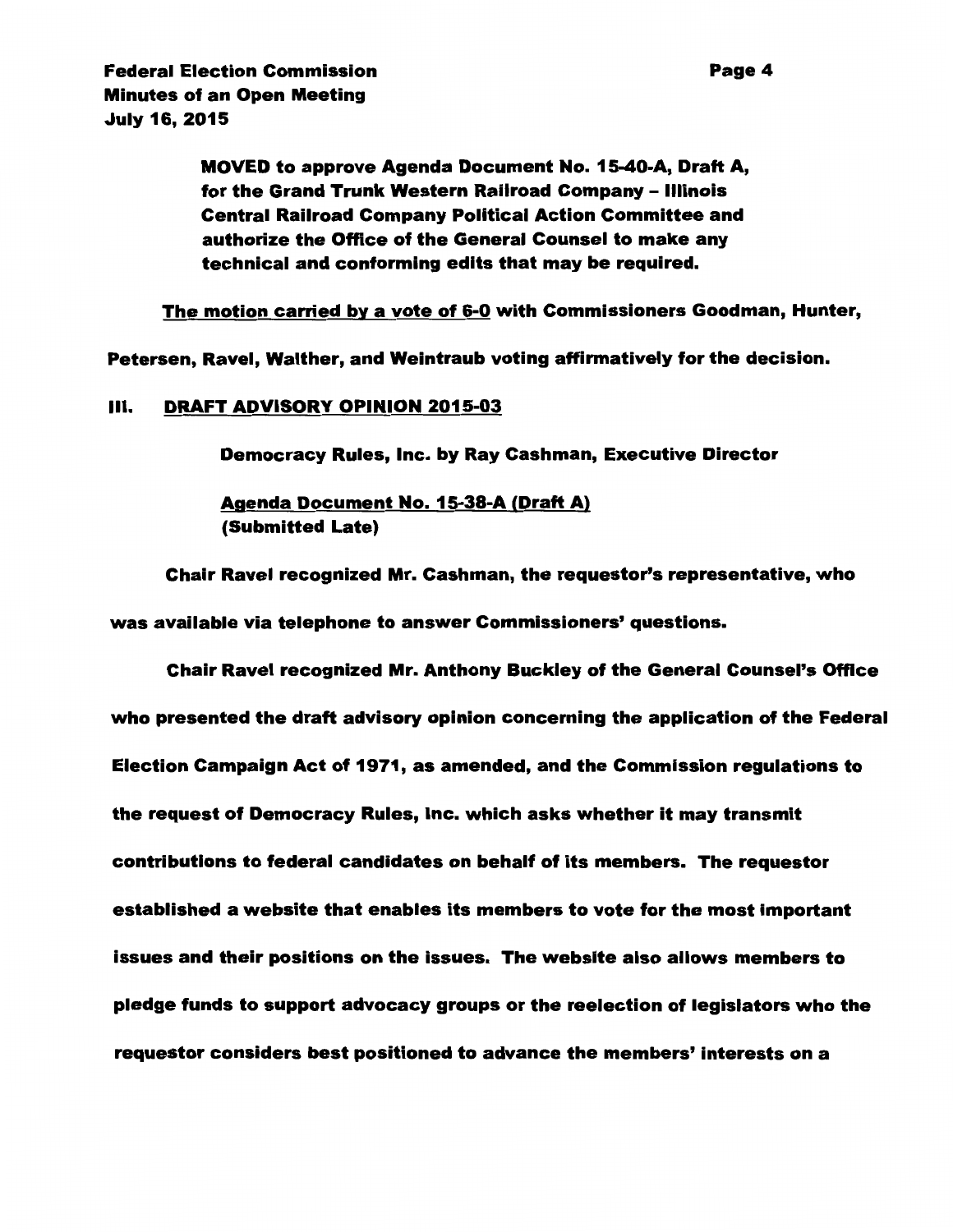particular Issue. Mr. Buckley asked for authority to make any necessary and conforming changes should the Commission approve the Draft.

Mr. Cashman participated in the discussion followed.

In response to Chair Ravel's question concerning additional time to supplement the request, Mr. Buckley stated that because the response period expires on August 4, 2015, Mr. Cashman's submission of supplemental information and approval of a 30 day extension will give the Commission sufficient time to respond to the request.

Discussion continued.

Chair Ravel stated that this matter would be taken up at a future meeting.

### IV. DRAFT ADVISORY OPINION 2015-04

Collective Actions PAC by Chris Pearson, Chair

Agenda Document No. 15-39-A (Draft A) (Submitted Late)

Chair Ravel recognized Mr. Pearson, the requestor's representative, who was available via telephone to answer Commissioners' questions.

Chair Ravel recognized Mr. Gabriel Panek of the General Counsel's Office who presented the draft advisory opinion concerning the application of the Federal Election Campaign Act of 1971, as amended, and the Commission regulations to the request of Collective Actions PAC, a non-connected political action committee. The requestor asks whether it may include the name of Senator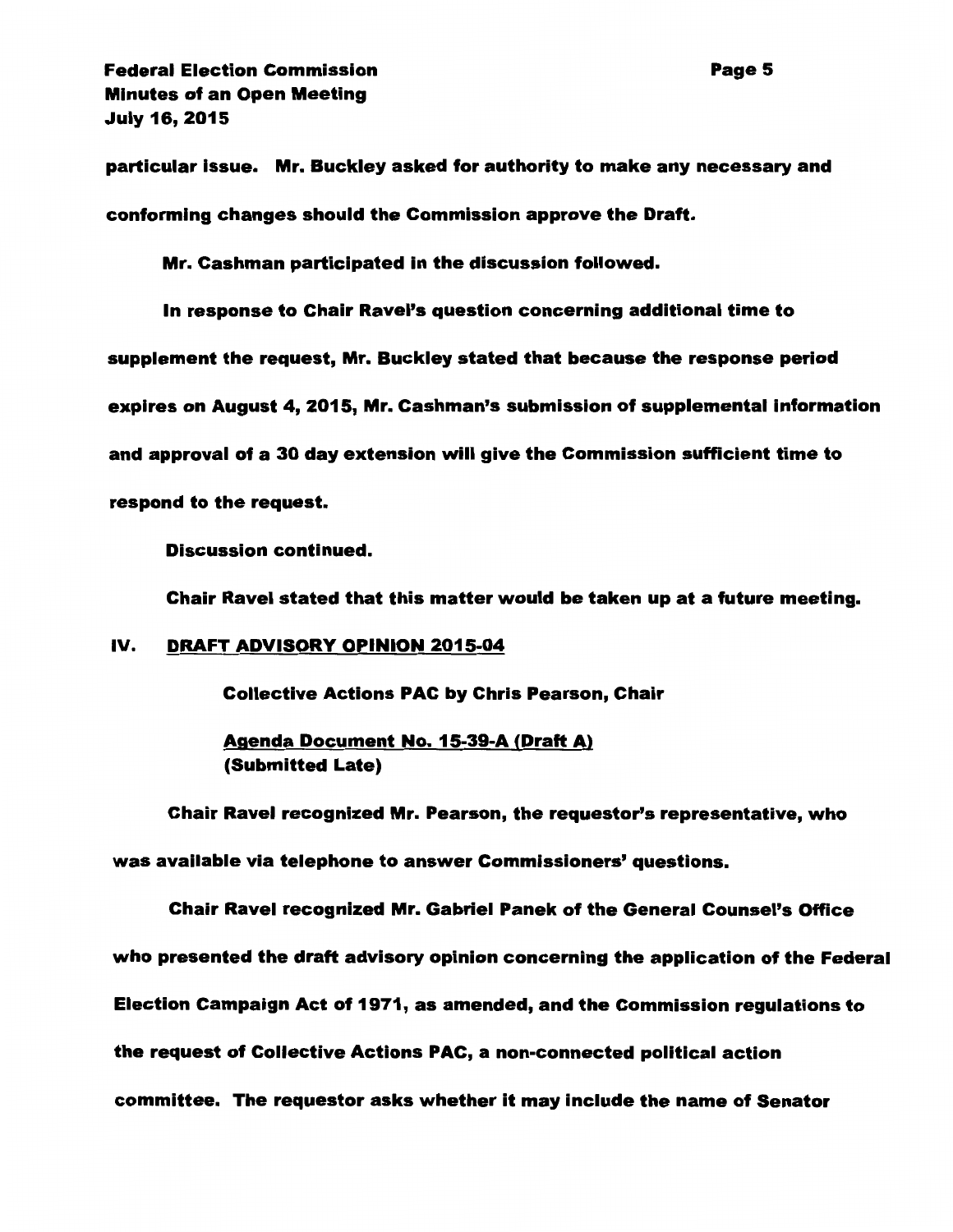Bernard Sanders, a candidate for the Democratic Party nomination for president,

in the name of a website or social media page operated by the Committee if such

website or social media page does not solicit any contributions. Mr. Panek asked

for authority to make any technical and conforming changes should the

Commission approve the Draft.

Mr. Adav Noti of the General Counsel's Office participated in the discussion

that followed.

Chair Ravel recognized Vice Chairman Petersen who

MOVED to approve Agenda Document No. 15-39-A, Draft A, and authorize the Office of the General Counsel to make any technical and conforming edits that may be necessary.

The motion carried by a vote of 6-0 with Commissioners Goodman, Hunter,

Petersen, Ravel, Walther, and Weintraub voting affirmatively for the decision.

\*\*\*\*\*\*

Chair Ravel stated that the agenda would be re-ordered and Item XII

(Revised Meeting Dates for September- December 2015) would be considered

next.

\*\*\*\*\*\*

### XII. REVISED MEETING DATES FOR SEPTEMBER- DECEMBER 2015

Memorandum from Chair Ann M. Ravel dated July 15, 2015

Agenda Document No. 15-42-A (Submitted Late)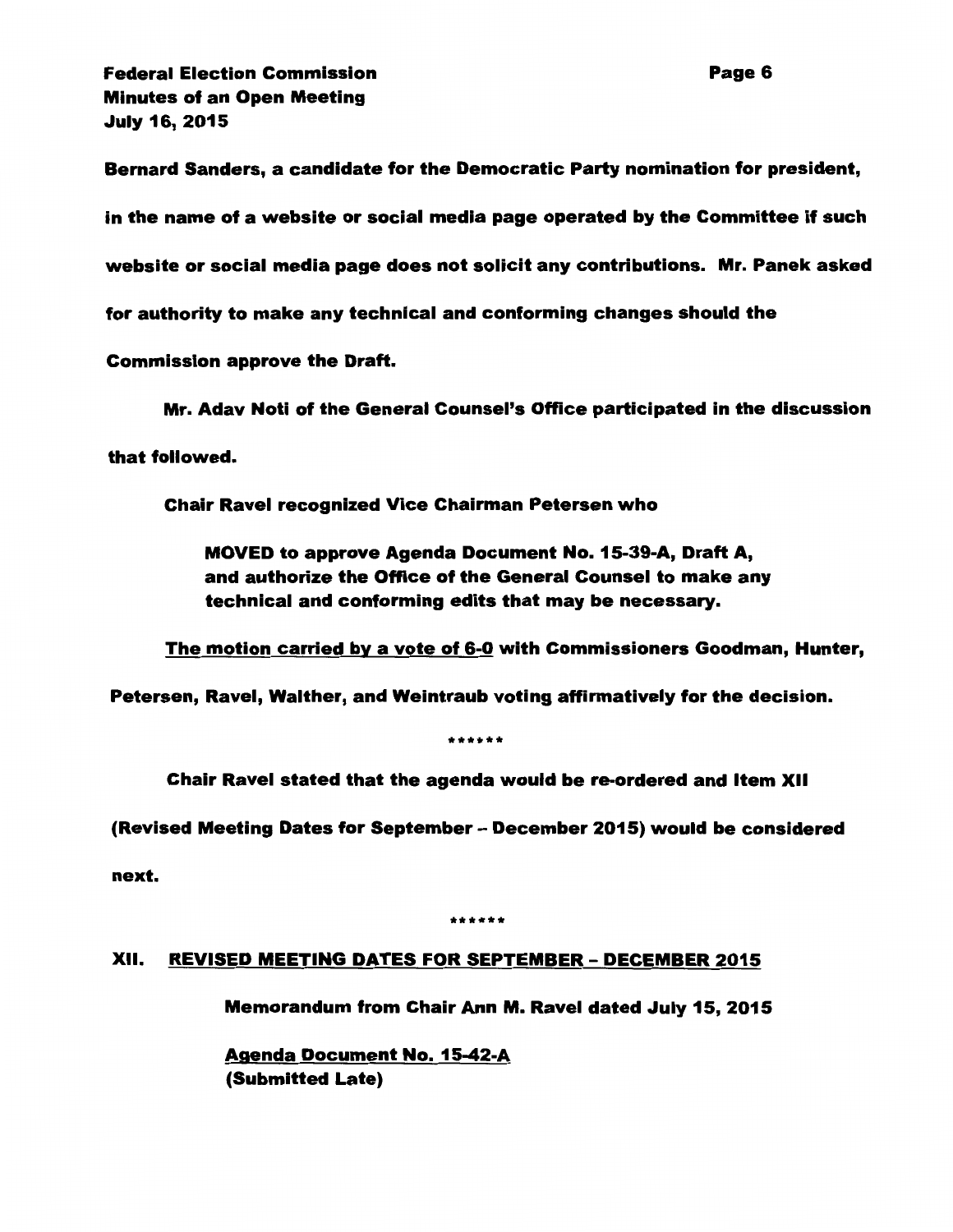Chair Ravel stated that when she became Chair, the Commission scheduled fewer Executive Sessions each month, but because they were multiple day sessions, the Commission actually met on more days. She compared the number of matters resolved in meetings and on tally during 2015 with those resolved last year. She explained that while the current meeting approach has proven successful and productive, more meetings will be required to handle the pending caseload, and she asked her colleagues for flexibility in adding additional meeting dates to this year's calendar.

Discussion followed.

Chair Ravel recognized Vice Chairman Petersen who

MOVED to approve the Revised Meeting Dates for September- December 2015 as set forth in Agenda Document No. 15-42-A.

The motion carried by a vote of 6-0 with Commissioners Goodman, Hunter,

Petersen, Ravel, Walther, and Weintraub voting affirmatively for the decision.

# V. PROPOSED DIRECTIVE 74 ON THE TIMELY RESOLUTION OF ENFORCEMENT MATTERS

Memorandum from Commissioner Ellen L. Weintraub dated May 18, 2015

Agenda Document No. 15-25-B

(Held over from the meeting of June 18, 2015)

Chair Ravel recognized Commissioner Weintraub who stated that although

she has received a counterproposal from her colleagues, she respects their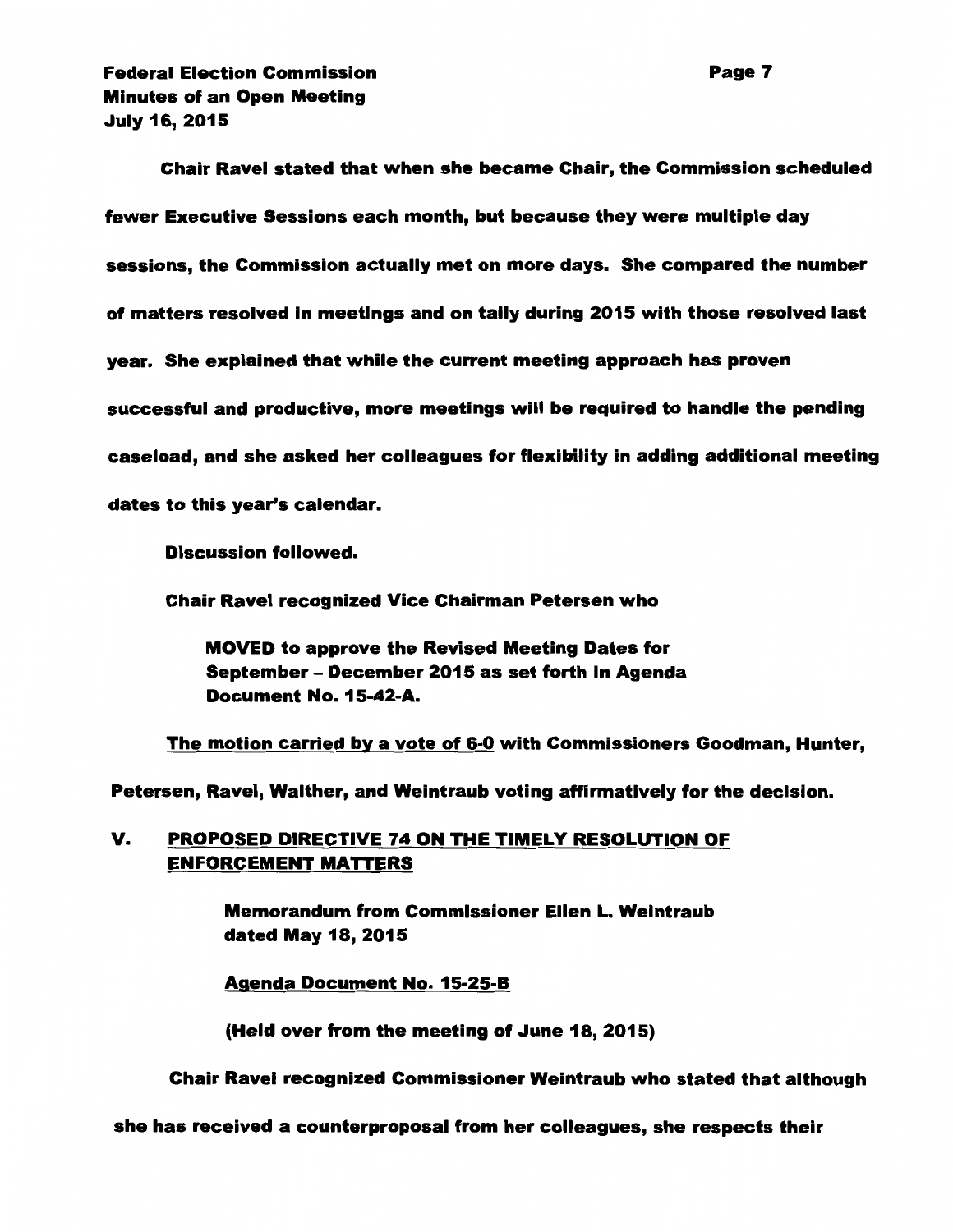position that it is premature to discuss it publicly. Commissioner Weintraub explained that in the past the Commission voted on 72-hour and even 48-hour tally vote ballots; for those matters receiving objections, the Commission acted expeditiously on the General Counsel's recommendations. Now, however, she explained that matters routinely sit on Commissioners' desks for months and sometimes years without a decision on those recommendations. This does a disservice to everyone involved in the process and the outcome. She urged her colleagues to seriously consider her plan and whether this is a reasonable timeframe as civil enforcement of the law is a core Commission function. She expressed her appreciation to Vice Chairman Petersen for his patience in working with her on this matter.

Discussion followed.

Chair Ravel recognized Commissioner Weintraub who stated that she would bring this matter up again at a future open meeting.

# VI. NOTICE TO RESPONDENTS OF INFORMATION SHARING BY THE COMMISSION

Memorandum from Commissioner Lee E. Goodman dated May 14, 2015

Agenda Document No. 15-26-A

(Held over from the meeting of June 18, 2015)

Chair Ravel recognized Commissioner Goodman who stated that his policy

## has been under consideration for 2 months and has been discussed previously.

Page 8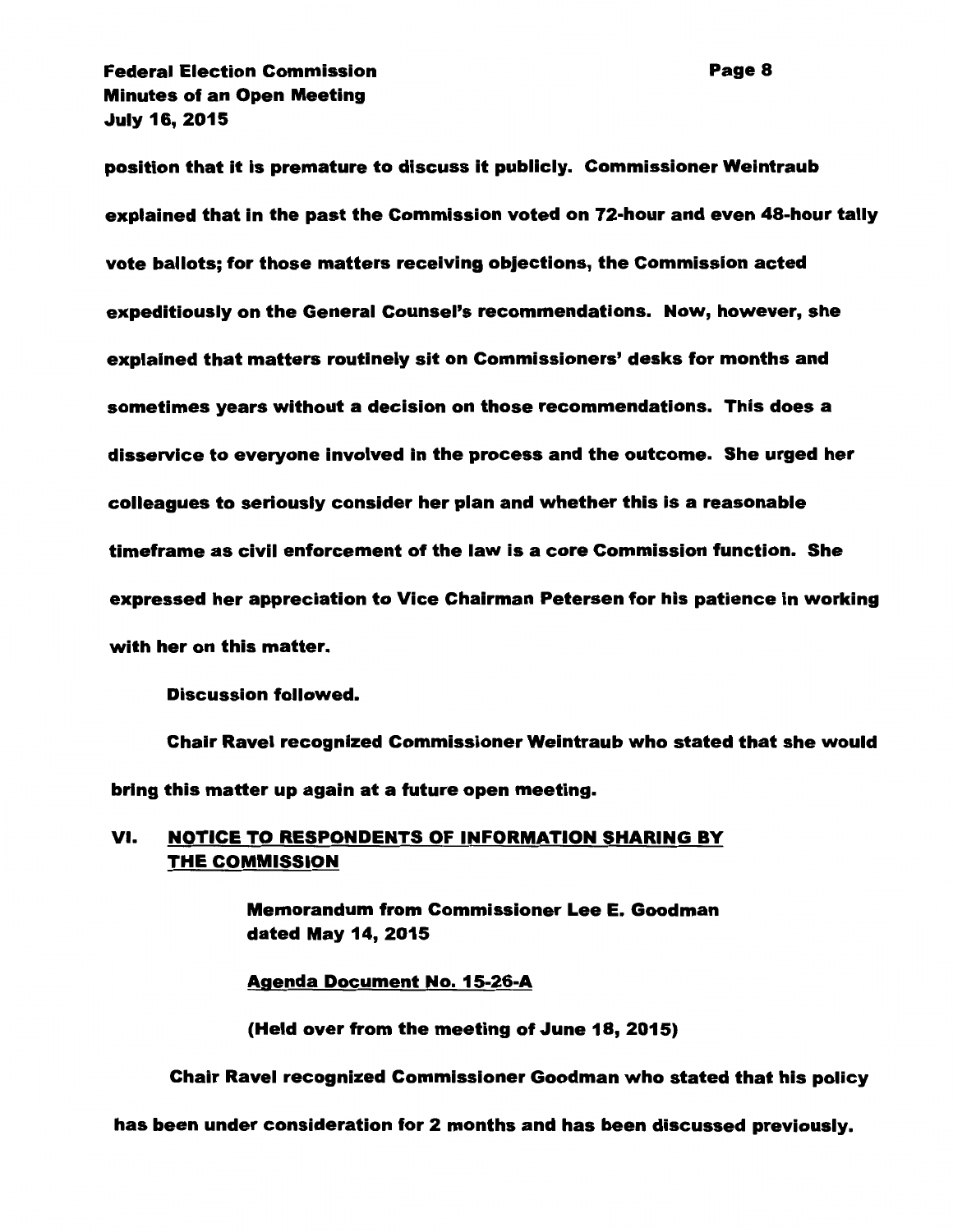Having accommodated comments received from other Commissioners,

Commissioner Goodman

MOVED to approve Agenda Document No. 15-26-A, Notice to Respondents of Information Sharing by the Commission, with the following edits to the language appearing in Agenda Document No. 15-26-A to be included in the initial letter to respondents:

- 1. The first sentence will be moved to a footnote at the end of the second sentence.
- 2. The phrase "can and does" in the second sentence will be changed to the word "may."

Discussion followed.

\*\*\*\*\*\*

The Commission recessed at 11:40 A.M. and reconvened at 11:58 A.M.

with a quorum present.

\*\*\*\*\*\*

# VI. NOTICE TO RESPONDENTS OF INFORMATION SHARING BY THE COMMISSION (continued)

Chair Ravel recognized Commissioner Goodman who withdrew his motion to

honor his colleagues' requests for additional time to consider this matter and

requested that this matter be placed first on the agenda for the next open meeting

following administrative matters and Advisory Opinions.

Chair Ravel stated that she would place it on the agenda first following the

matters that need to be taken up at the next open meeting.

Discussion followed.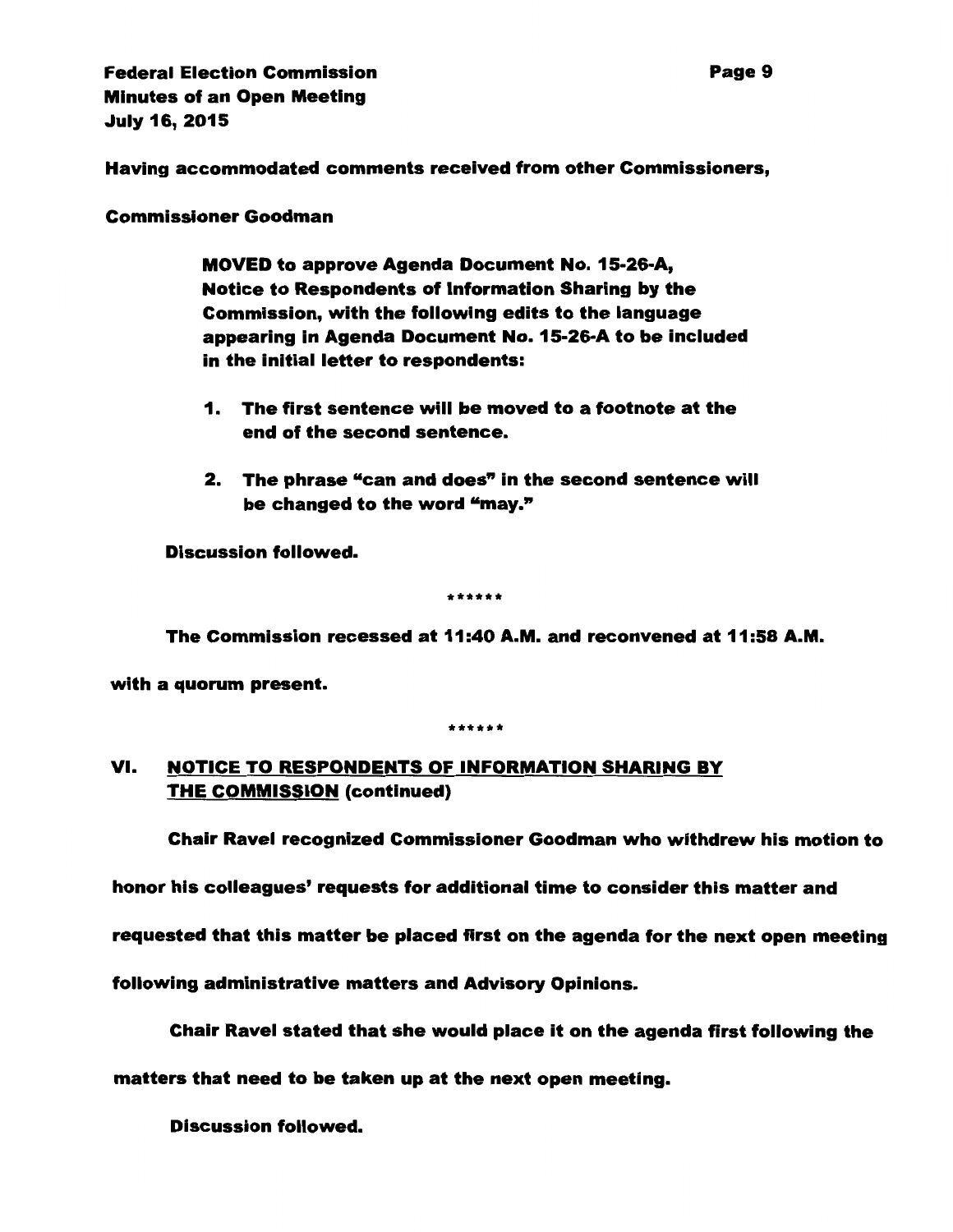# VII. PROPOSED STATEMENT OF POLICY REGARDING THE PUBLIC DISCLOSURE OF CLOSED ENFORCEMENT FILES

Memorandum from Commissioner Lee E. Goodman dated May 14, 2015

Agenda Document No. 15-27-A

(Held over from the meeting of June 18, 2015)

Chair Ravel recognized Commissioner Goodman who requested that this

matter also be held over to the next open meeting because he has received

differing views from 2 Commissioners and a recently forwarded memorandum on

this topic from the General Counsel's Office.

Chair Ravel stated that this matter would be held over to the next meeting.

# VIII. POLICY ON THIRD-PARTY APPEARANCES BEFORE THE COMMISSION TO DISCUSS ADVISORY OPINIONS

Agenda Document No. 15-37-A (Submitted Late)

Chair Ravel recognized Mr. Theodore Lutz of the General Counsel's Office who introduced this matter. He stated that the General Counsel's Office was asked at the May 21, 2015 meeting to assess how and whether the public could participate in the Commission's consideration of Advisory Opinions at open meetings. This document summarizes existing Advisory Opinion procedures, identifies potential benefits and drawbacks of allowing third-parties to appear before the Commission at open meetings, and outlines a proposed procedure for such appearances should the Commission allow them.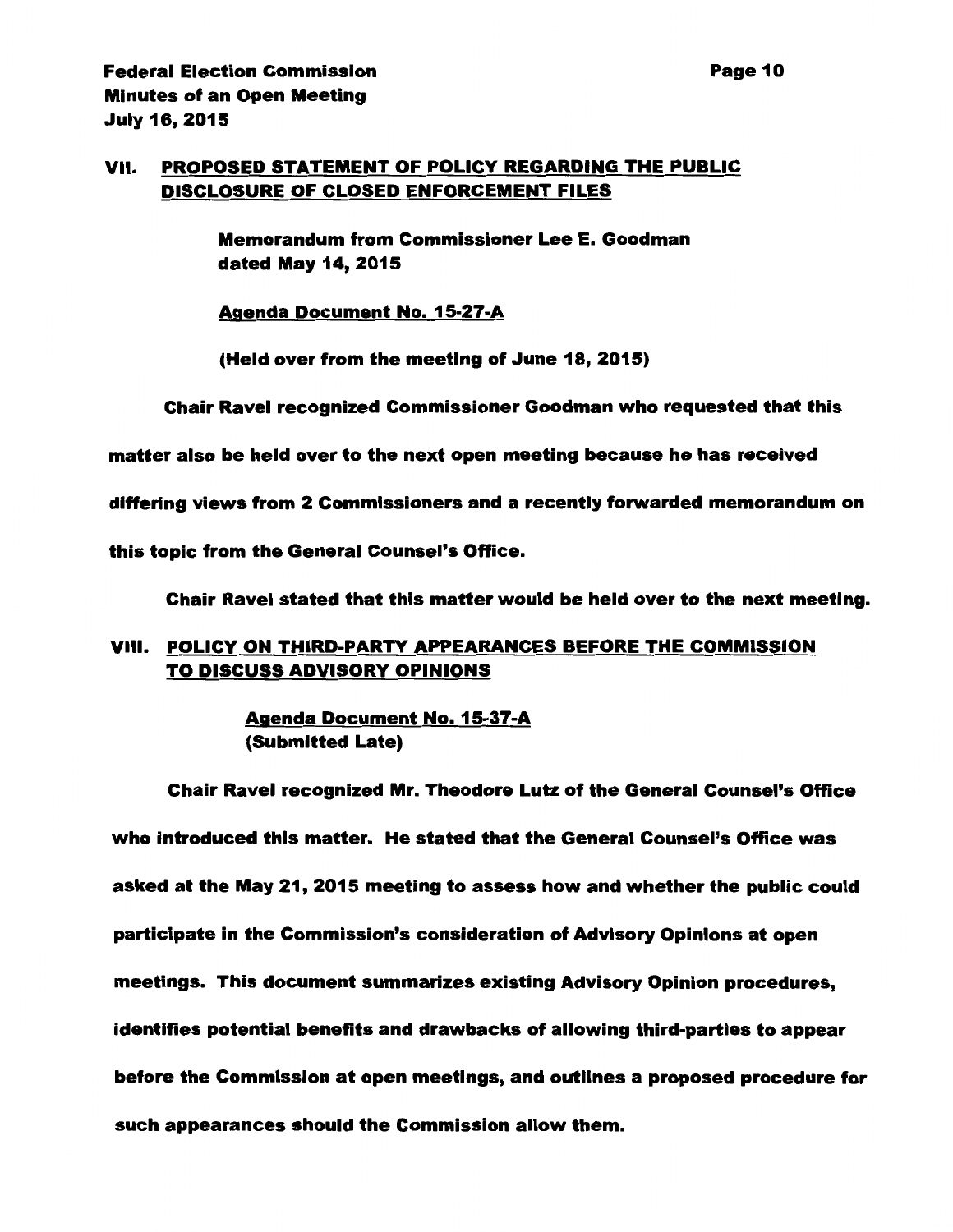Chair Ravel stated that she was the initiating force behind this proposal and explained that the Commission's deliberations would be greatly aided by the ability of third-parties to provide information and to participate in the discussion of the legal issues in Advisory Opinion requests. She noted that greater transparency of the Commission's work and public participation are important and that the Commission, in the interest of making more well-considered decisions, should support it.

Discussion followed.

Chair Ravel recognized Commissioner Weintraub who

MOVED to direct the Office of General Counsel to draft a revised policy in accordance with its proposed procedures and the meeting discussion and that incorporates a 1-year trial period with an automatic sunset provision.

Discussion continued.

The motion failed by a vote of 2-4 with Commissioners Ravel and Weintraub voting affirmatively for the motion. Commissioners Goodman, Hunter, Petersen, and Walther dissented.

### IX. DRAFT NOTICE OF DISPOSITION ON REG 2014-06 (CANDIDATE DEBATES)

Chair Ravel recognized Mr. Robert Knop of the General Counsel's Office who summarized the Petition received on September 11, 2014 from Level the Playing Field. The petitioner asked the Commission to open a rulemaking to revise its regulations concerning the selection criteria used to determine participation in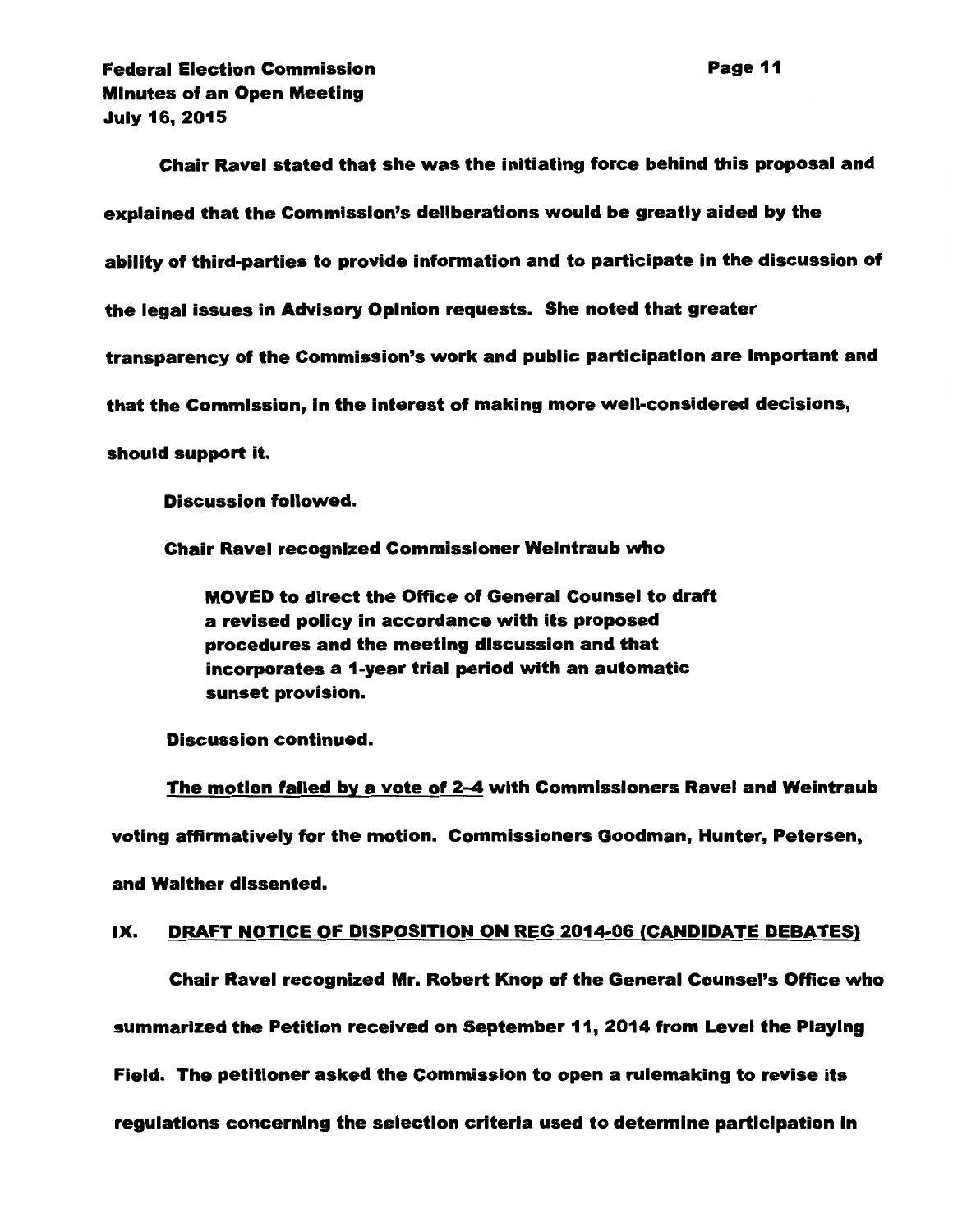candidate debates by debate sponsors. A Notice of Availability was published in

the Federal Register on November 14, 2014 with information on how to obtain a

copy of the petition and sought comment. The Commission received almost 1 ,260

comments; the next step is for the Commission to decide whether or not to open a

rulemaking in response to the petition.

Discussion followed.

Chair Ravel recognized Commissioner Weintraub who

MOVED to open a rulemaking and direct the Office of General Counsel to draft a notice of proposed rulemaking in response to the petition for rulemaking filed on September 11, 2014 by Alexander Shapiro on behalf of Level the Playing Field.

The motion failed by a vote of 2-4 with Commissioners Ravel and Weintraub

voting affirmatively for the motion. Commissioners Goodman, Hunter, Petersen,

and Walther dissented.

Mr. Noti of the General Counsel's Office participated in the discussion that

continued.

Chair Ravel recognized Vice Chairman Petersen who

MOVED to direct the Office of the General Counsel to draft a notice of disposition that reflects the views of the Commissioners who voted not to proceed with the rulemaking.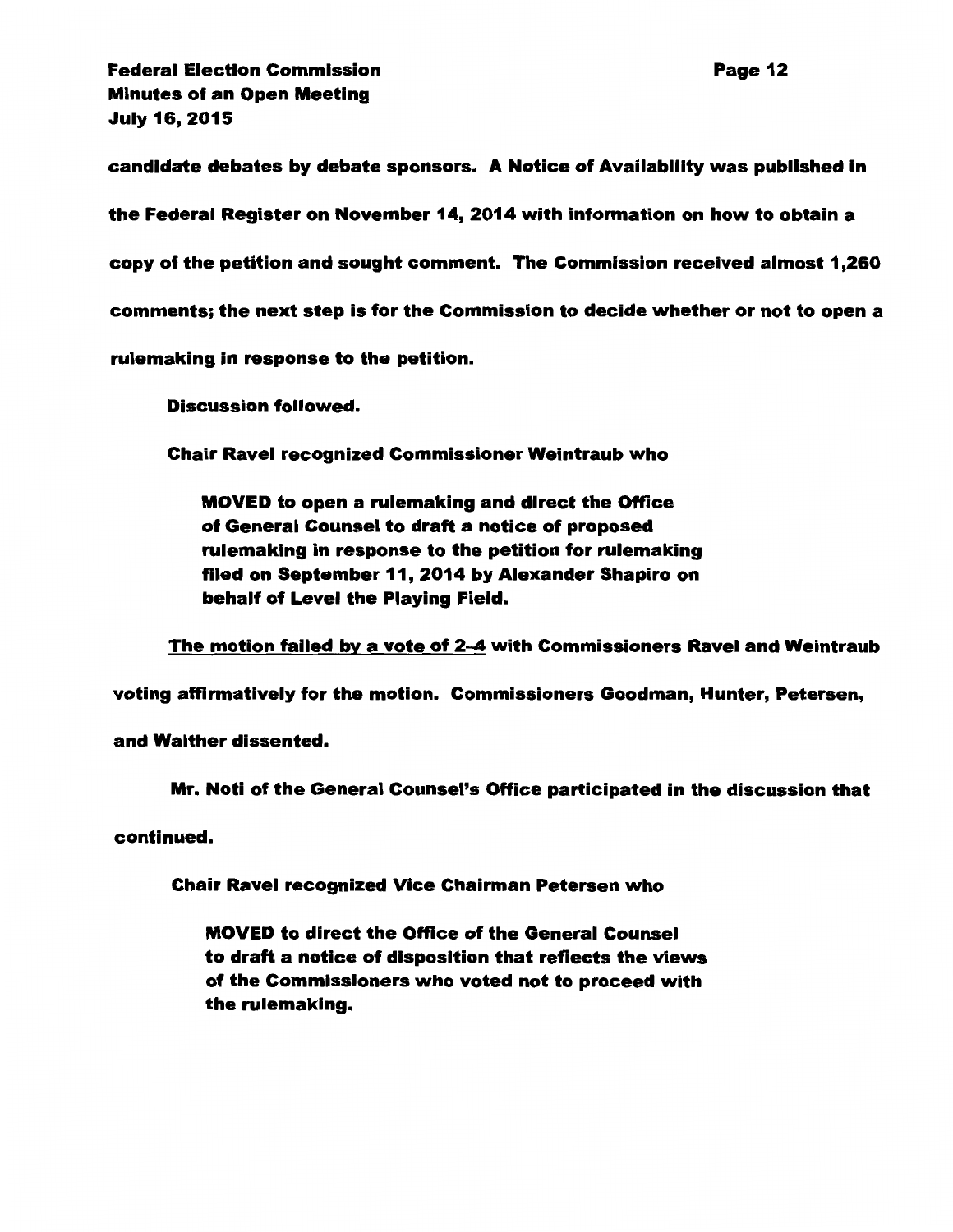#### The motion carried by a vote of 4-2 with Commissioners Goodman, Hunter,

Petersen, and Walther voting affirmatively for the decision. Commissioners Ravel

and Weintraub dissented.

# X. DRAFT NOTICE OF AVAILABILITY ON REG 2015-03 (CONTRIBUTIONS FROM CORPORATIONS AND OTHER ORGANIZATIONS TO POLITICAL COMMITTEES)

#### Agenda Document No. 15-36-A

Chair Ravel recognized Mr. Sean Wright of the General Counsel's Office who presented the Draft Notice of Availability in response to a petition for rulemaking submitted by Make Your Laws PAC, Inc. and Make Your Laws Advocacy, Inc. The petition asks the Commission to establish a new rule requiring that any person, other than a natural person, contributing an aggregate of more than \$1 ,000 in any calendar year to any political committee, whether directly or indirectly, must do so from an account subject to certain reporting requirements. The petition specifically asks the Commission to require that these accounts disclose the original source of all election-related contributions and expenditures, traceable through all intermediary entities to a natural person, regardless of the amounts or entities Involved. The Draft Notice seeks comment on the petition and provides instructions to the public on how to do so. Mr. Wright requested authority to make any technical and conforming changes if the Commission approves the Draft Notice.

Mr. Noti participated in the discussion that followed.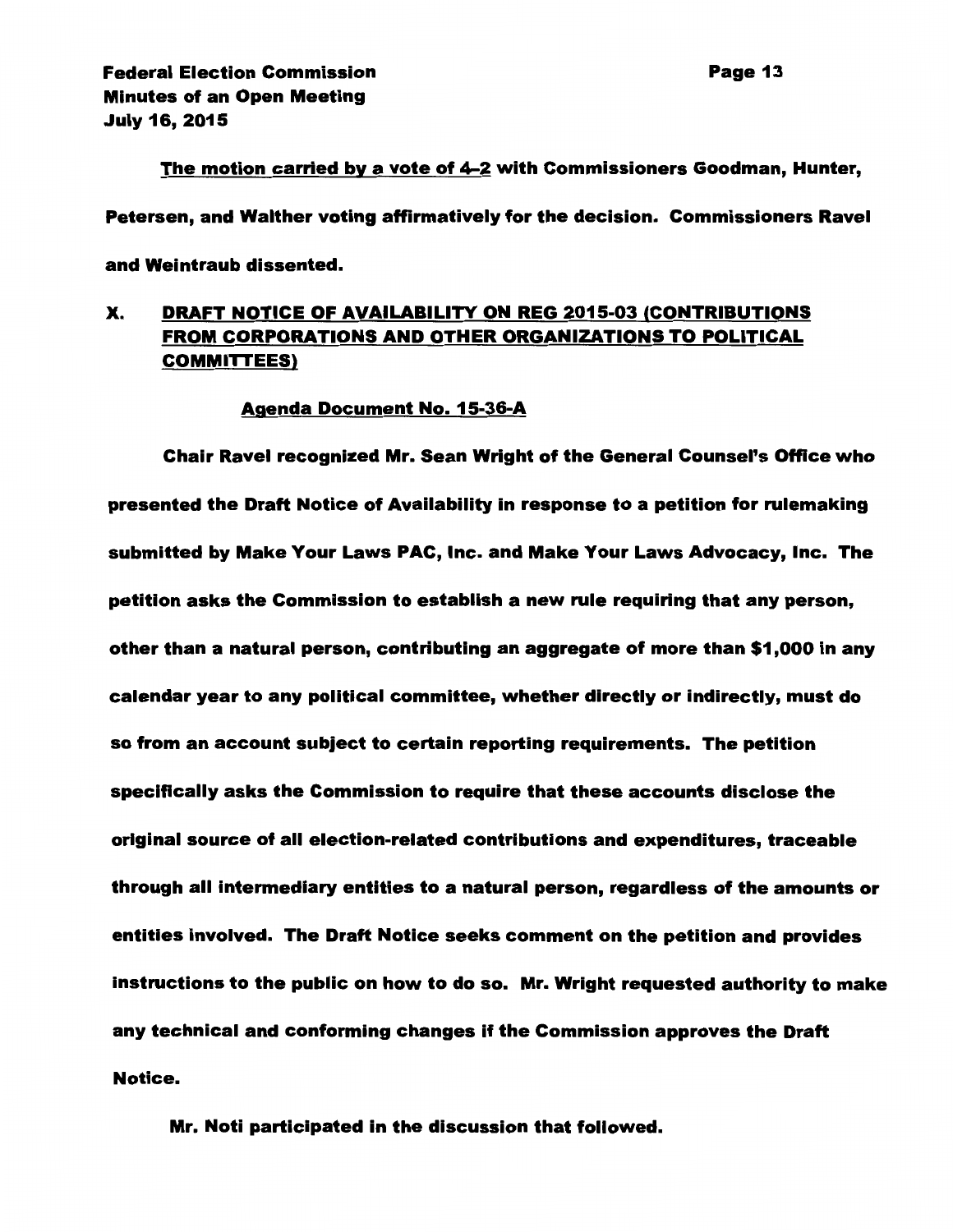Chair Ravel recognized Vice Chairman Petersen who

MOVED to approve Agenda Document No. 15-36-A except to change the comment period from 60 to 90 days and authorize the Office of General Counsel to make any technical and conforming edits that may be required.

Discussion continued.

The motion carried by a vote of 6-0 with Commissioners Goodman, Hunter,

Petersen, Ravel, Walther, and Weintraub voting affirmatively for the decision.2

# XI. DRAFT NOTICE OF AVAILABILITY ON REG 2015-04 (INDEPENDENT SPENDING BY CORPORATIONS, LABOR ORGANIZATIONS, FOREIGN NATIONALS, AND CERTAIN POLITICAL COMMITTEES)

## Agenda Document No. 15-35-A

Chair Ravel recognized Ms. Esther Gyory of the General Counsel's Office who presented the Draft Notice of Availability in response to 2 petitions of rulemaking submitted by Make Your Laws PAC, Inc. and Make Your Laws Advocacy, Inc. and Craig Holman and Public Citizen. The petitions ask the Commission to issue new rules and revise existing rules concerning: 1) disclosure of financing information regarding independent expenditures and electioneering communications; 2) election-related spending by foreign nationals; 3) solicitations of corporate and labor organization employees and members; and 4) the independence of expenditures made by independent-expenditure-only political committees and accounts. The Draft Notice seeks comment on the petitions and

 $2$  Commissioner Walther's vote was recorded in accordance with Directive 10, Paragraph H.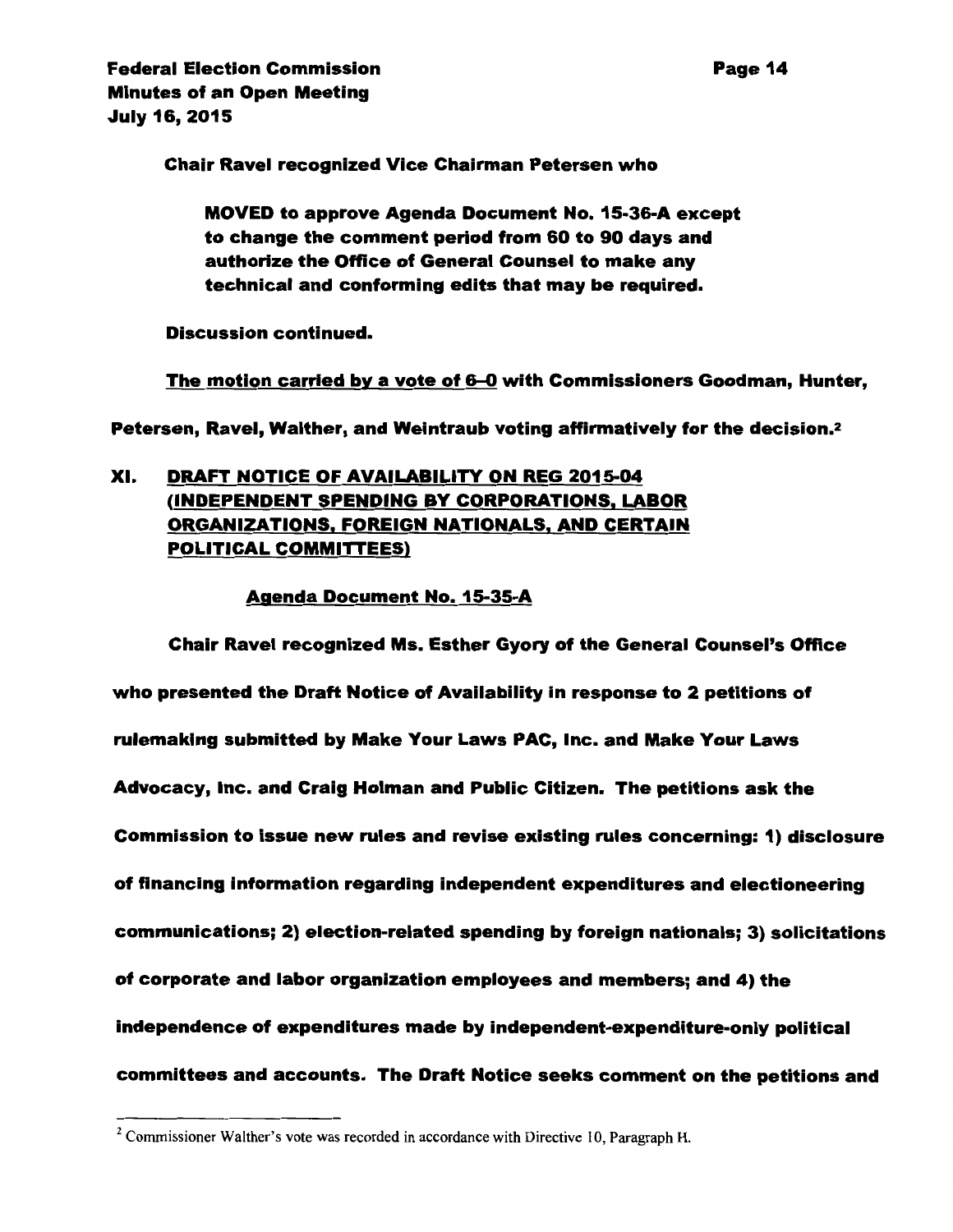provides Instructions to the public on how to do so. Ms. Gyory requested authority

to make any necessary technical and conforming changes if the Commission

approves a Draft Notice.

Discussion followed.

Chair Ravel recognized Vice Chairman Petersen who

MOVED to approve Agenda Document No. 15-35-A except to change the comment period from 60 to 90 days and authorize the Office of General Counsel to make any technical and conforming edits that may be required.

The motion carried by a vote of 6-0 with Commissioners Goodman, Hunter,

Petersen, Ravel, Walther, and Weintraub voting affirmatively for the decision.3

# XIII. MOTION TO SET PRIORITIES AND SCHEDULING ON PENDING ENFORCEMENT MATTERS AWAITING REASON-TO-BELIEVE CONSIDERATION

Memorandum from Commissioner Steven T. Walther dated July 14, 2015

Agenda Document No. 15-41-A (Submitted Late)

Chair Ravel recognized Commissioner Walther who presented his proposal

which concerns the disposition of the 73 cases currently pending before the

Commission, some for as long as 3 years. He proposes that the Commission

prioritize these cases based on age (without interfering with statute-of-limitation

sensitive cases or potential parallel criminal matters), then commit to a timeline

<sup>&</sup>lt;sup>3</sup> Commissioner Walther's vote was recorded in accordance with Directive 10, Paragraph H.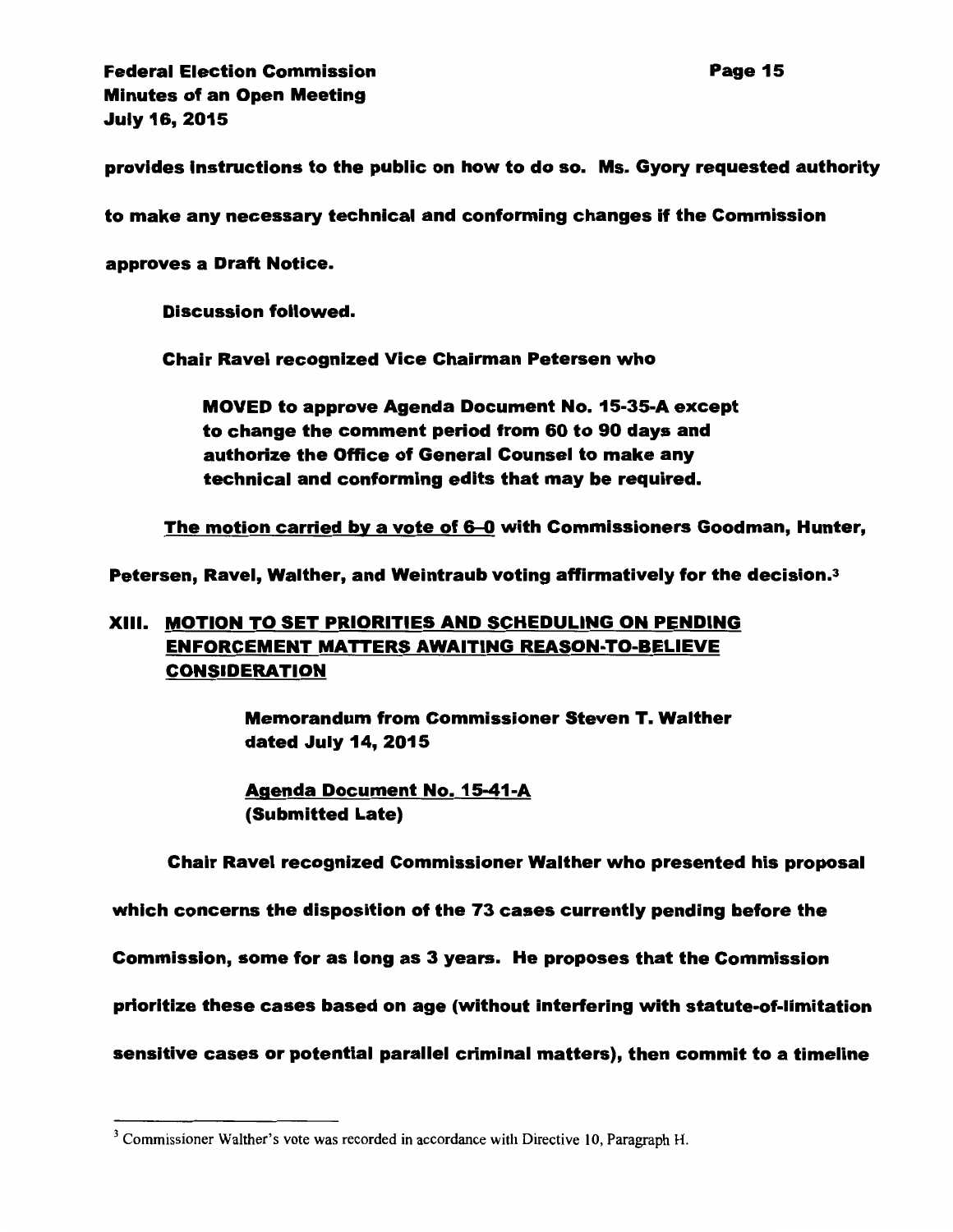to dispose of them by perhaps meeting as frequently as twice a week. He noted

that the failure to quickly resolve cases impacts the public, respondents,

complainants, and Commission staff.

Discussion followed.

Chair Ravel recognized Commissioner Walther who

MOVED to take the following actions:

- 1. That all matters identified in the attached chart as numbers one (1) through twenty-three (23), which have been awaiting Commission action for one year or more since the date OGC circulated Its recommendations as of June 30, 2015, be placed on the agenda for the next executive session and every consecutive executive session thereafter until substantive action has been taken on each one of them.
- 2. That the forty (40) matters following number twenty-three (23) in the attached chart that have been awaiting Commission action for one year or more since the date of receipt of the complaint or referral be placed before the Commission by having the same placed on the agenda for the next executive session (to trail immediately following the actions identified in Paragraph 1) and every consecutive session thereafter until substantive action has been taken on each of them. These matters are listed *based on age* as of June 30, 2015 (and grouped by number of years) as follows: matters pending three years or more since the date of receipt of the complaint or referral, identified in the attached chart as items 24 and 29; matters pending two years or more but less than three years, identified in the attached chart as items 28, 61, 32, 30, 25, and 31; and matters pending one year or more but less than two years, identified in the attached chart as items 27, 42, 35, 26, 40, 50, 43, 44, 45, 48, 33,36,53,49,38,34,39,46,41,37,51,54,56,52,57,55,47, 59, 60, 58, 65 and 72.